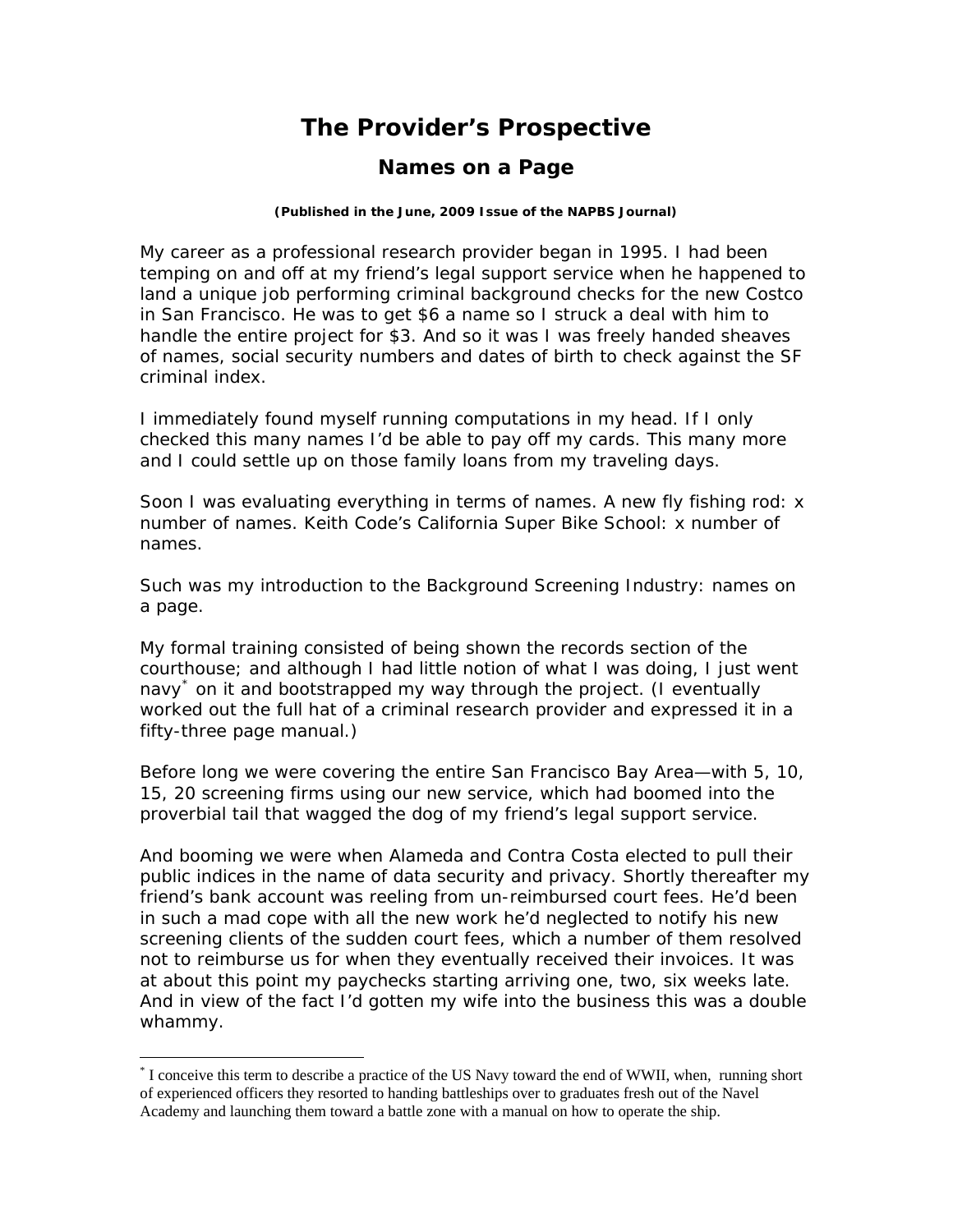Call it loyalty or stupidity we hung on for another 6 months, while the balance on our cards returned with a vengeance; and when my friend endeavored to sell his new criminal research business my wife and I departed to begin our own.

It wasn't long before we were swamped. We quickly learned that our files were the mind of our operation, and to the degree they remained unorganized we couldn't readily answer client questions. And so it was we spent the better part of a weekend devising a system for the organization and storage of the mounting piles of faxed search requests and criminal record reports that were overrunning our apartment.

Soon we were sharing our lives with banker boxes chock-full of epidemic consumer PII. I wasn't sure what to do with it all. I inherently knew I couldn't put it on the curb for garbage day, although that would have been convenient. On the other hand we were running out of room. Our neighbor finally resolved our dilemma by getting married. He promptly moved and relinquished the coveted garage, which we assumed for another \$75 a month to harbor our files.

Several years after starting our business we moved into a house. We still possessed the first fax we ever received plus a garage full of banker boxes all of which removed with us to the new house.

At some point I'd come to realize those names on a page represented more than fly rods and Super Bike School. They were of course people's identities, for which I shared a responsibility in the secure handling, storing and disposition of.

And I can honestly say with but one exception we have never insecurely disposed of any PII entrusted to us. When we finally ran out of room we engaged a confidential shredding service and began hauling upwards of 50 banker boxes at a time to their facility.

The exception was when I once lost an entire week's work. I was homeward bound from the courts and fond of pushing the Triumph upwards of a hundred and fifteen on that one isolated stretch of 280 over-passing the industrial district north of Candlestick. After rolling into the garage I noticed my research folder had mysteriously evaporated from beneath the cargo net on the back of my bike. And so it was I spent an hour idling along the shoulder of 280 vainly searching for my work.

It wasn't until eight years later and my third year with the NAPBS that I became aware of the term *data breach*. It was about that time the PC (Provider Committee, which I'd co-chaired from its inception), formally released the *NAPBS Provider Data Security & Privacy Guidelines*. I well recall the scramble my co-chair and I, Cliff Williams, separately undertook to effect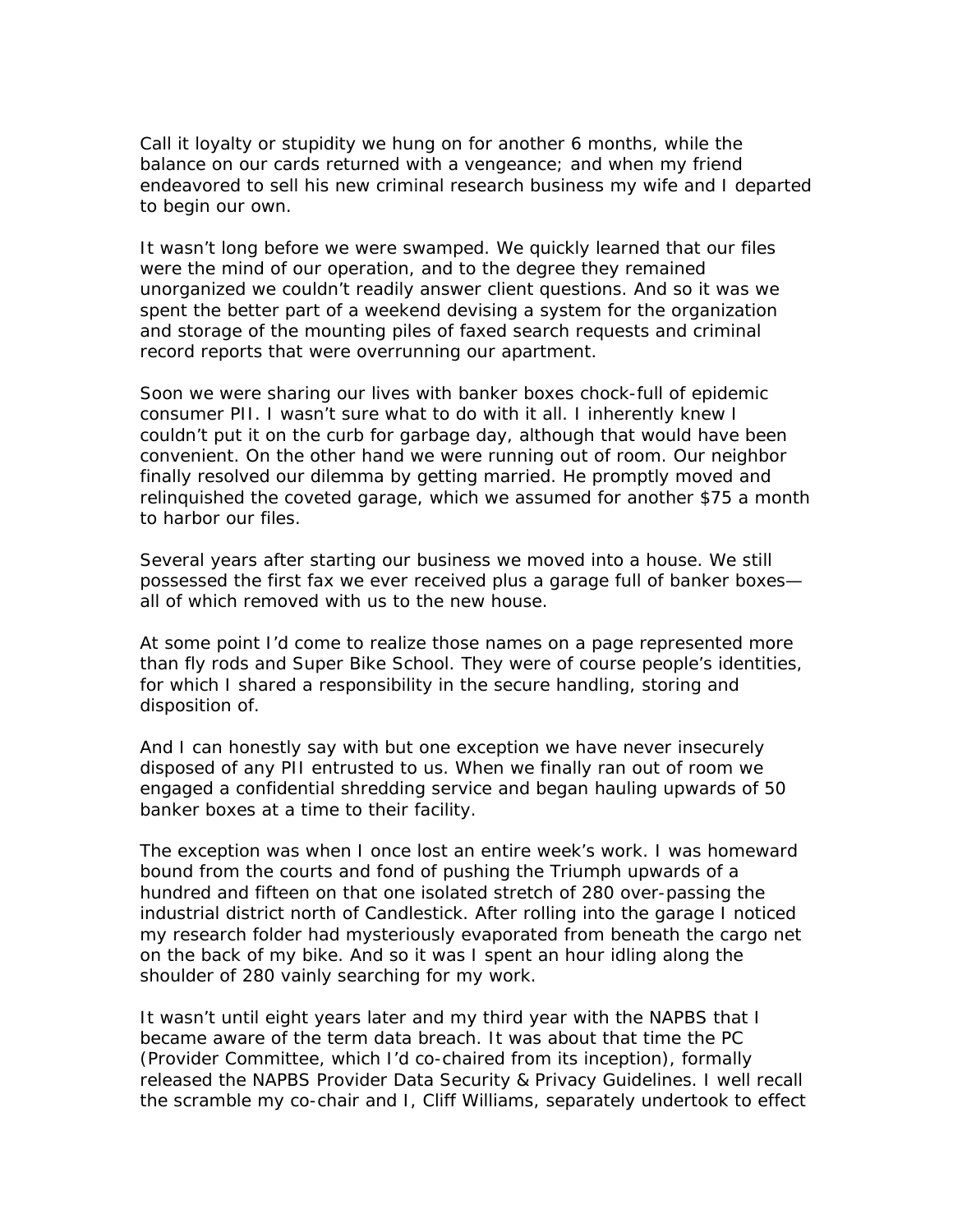bare minimal compliance in the weeks preceding Nashville. Both of us were anticipating that moment when we'd stand before the general membership and announce the new *Data Security & Privacy Guidelines*. I envisioned any one of my clients rising from the audience to proffer a reality check on how I'd been returning full socials and DOBs across the internet for years.

I survived Nashville with my PR intact—and have since gone to considerable lengths to comply with the *Data Security & Privacy Guidelines.* We're almost there. We just need to complete the *Policy and Procedural Measures* section by writing a description of our program to protect PII, and background check members of our group with access to it, which is everyone.

Now, this is *our* story on getting compliant with these industry-critical standards—and we've known about them for several years now.

So I'm given to wonder about the thousands of other criminal research providers out there at the national, regional and especially local levels. What are *they* doing with all that PII? How many of them have even studied the *Data Security & Privacy Guidelines*? How many have even heard of the NAPBS—or for that matter the term *PII*?

These *are* the industry standards for providers. The cat has been out of the bag on them for several years now. And like the *NAPBS Criminal Research Provider Guidelines,* they have been endorsed by the NAPBS, and therefore constitute *the standards* any provider may be held accountable for in the event of a legal matter.

Any provider who remains ignorant of or non-compliant with these Guidelines theoretically does so at their own risk. And it is presumably not a stretch to wonder what degree this might extend to their CRA clients.

The PC has also produced an on-line Exam for the *NAPBS Criminal Research Provider Guidelines*, and for a year now has offered this service to both member and non-member providers for a \$20 fee.

Although aimed at Criminal Research Providers the exam is for anyone. When it was piloted last year more CRA staff opted to take it than providers. By survey they unanimously found it valuable.

This year the PC will publish an Exam for the *Data Security & Privacy Guidelines*.

Anyone passing these Exams will be certified by the NAPBS as having done so. Our plan is to display their names on the NAPBS site in evidence of their certification—envisioned as the first step toward a formal NAPBS Provider Accreditation Program.